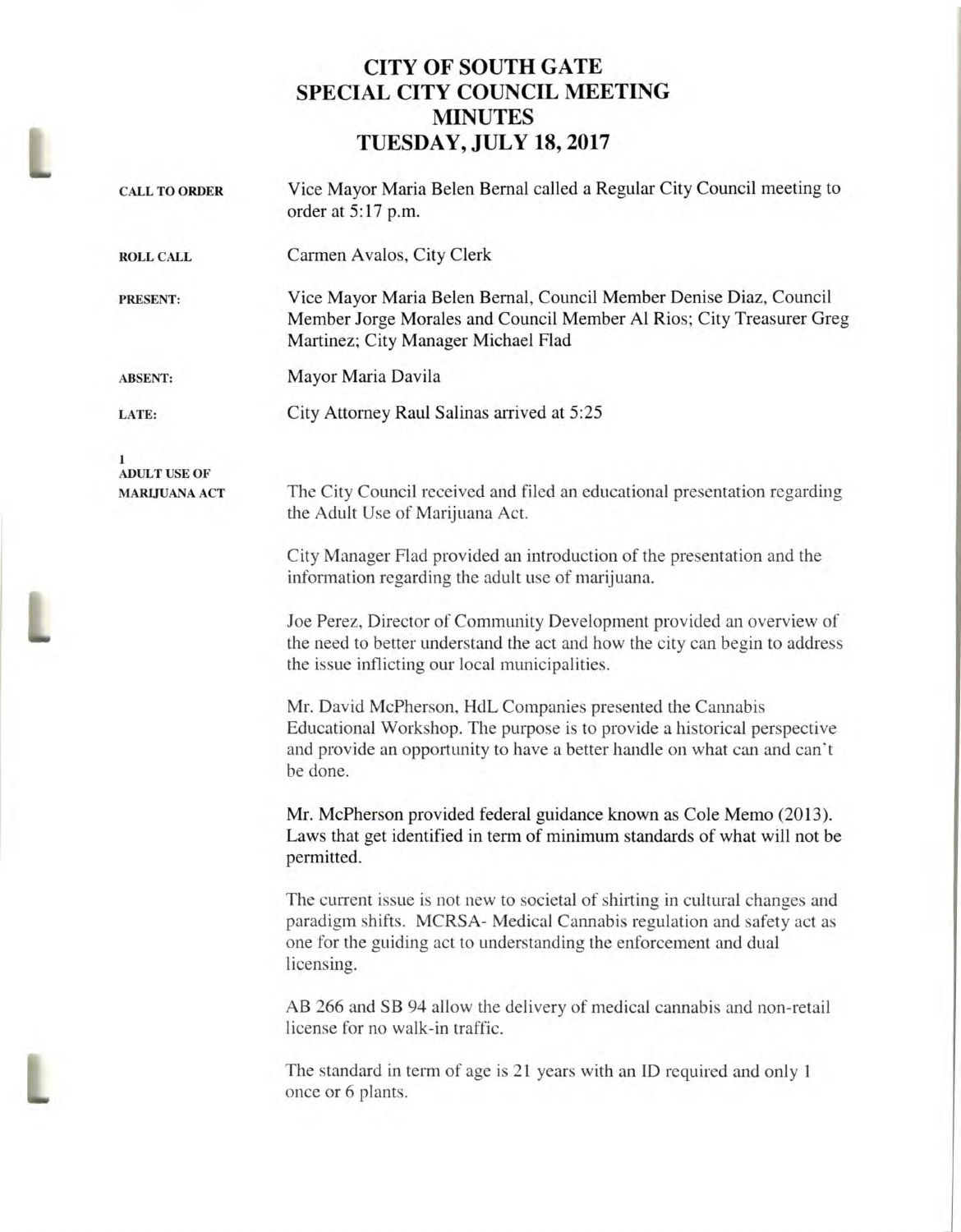## SPECIAL **CITY COUNCIL MEETING MINUTES OF JULY 18, 2017**

**1 ADULT USE OF MARIJUANA ACT** 

**CONTINUED** Commercial Businesses Licensed Permitted by the state. There are 20 types of permits allowed by the state and they keep growing by 2023.

> SB 94 just became part of law and there must be an established local contact or City Clerk. Local ordinance and regulations on cannabis use to the state MUST be sent.

We can learn from mistake and issues that arose in Colorado as result of rushing with 180 day implementation.

In terms of local jurisdictions the control of time, place, and manner are regulatory development when considering ordinance.

Regulatory Ordinance should include hours of operation location, and other notable business use.

There are several categories of uses.

- 1. Cultivation
- 2. Manufacturing
- 3. Testing Quality Control
- 4. Dispensary/Retailer
- 5. Distribution
- 6. Transporting Microbusiness

Presenter provided revenue and use of cannabis in other uses versus direct distribution and use as organic product. Many uses include edible and use on skin products and products of use for many consumer needs.

Items for policy makers to consider include the application process, tax and fees, as well as tax and fee strategies to provide revenue for a municipality.

It is recommended that there be a strategic plan in place for the implementation of such a business.

Council Member Morales inquired about where the city is regards to cannabis Adult Use of Marijuana Act.

Complete prohibition on distribution, cultivation, and growing.

Virginia Johnson was concerned if the city does not allow it, that it may cause loss of money for grant money for public safely.

McPherson, responded indicating that city's adopt some form of legislative guidelines to minimize any negative impacts.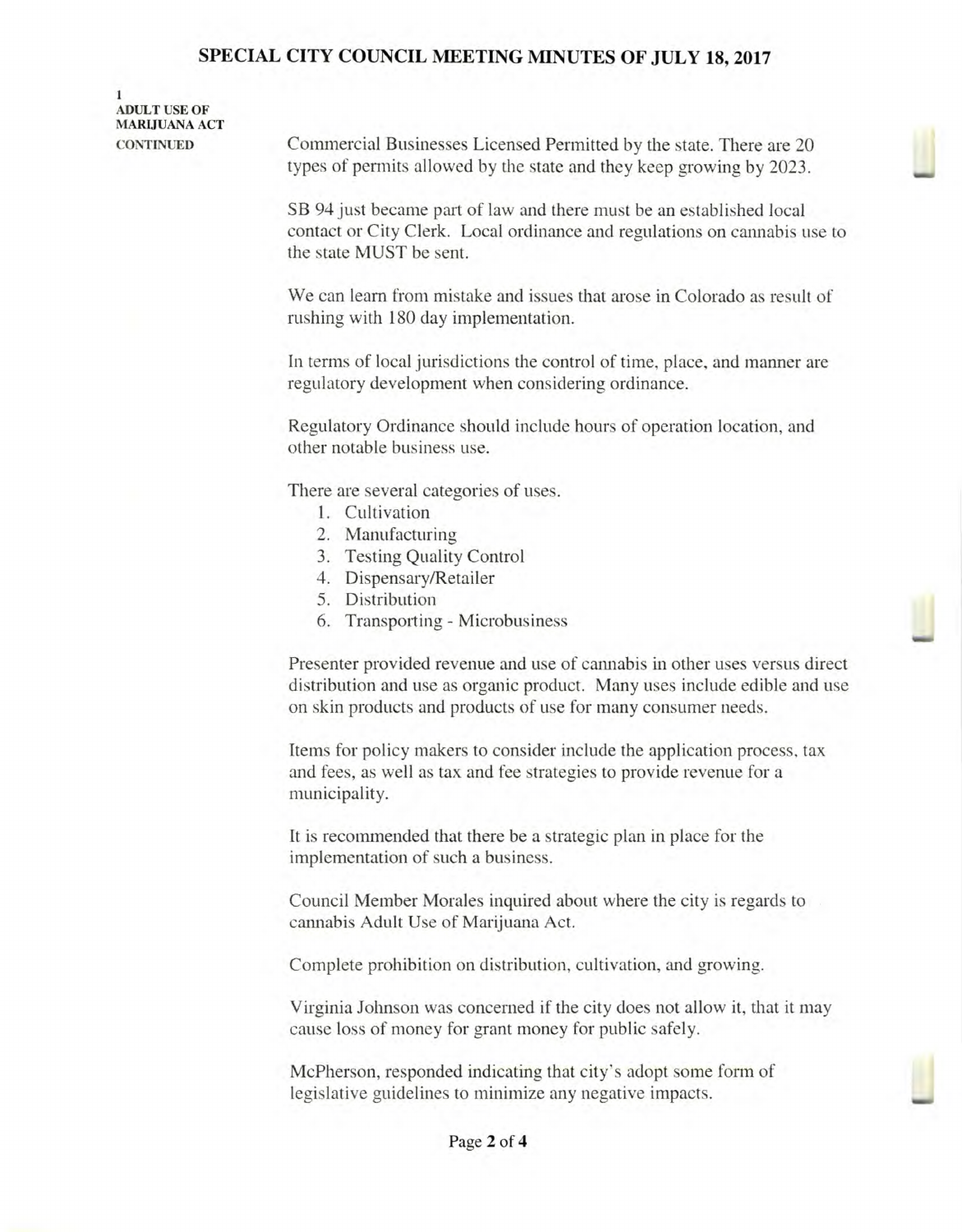## **SPECIAL CITY COUNCIL MEETING MINUTES OF JULY 18, 2017**

 $\mathbf{1}$ **ADULT USE OF MARIJUANA ACT** 

**CONTINUED** Marco a resident commented on decrease in crime as a result of less aggravation than intoxication under alcohol.

> Ms. Marcia Cox is not in support of the Adult Use of Marijuana in the city or its regulation and acceptance of it.

Participant in the audience was inquiring if the city is considering it and would like to know when the council will be making a decision.

City Manager Flad indicated that the City of South Gate has a ban that is currently in place and the council will be one of many steps before any form of adoption is considered.

Suggestion is to place the current status and regulation of ban as well as tonight's PPT.

Council Member Diaz inquired about what our surrounding cities are doing. Lynwood, Maywood, Huntington Park, is approved thus far locally. Asked where the Police Department stands on the matter.

Chief Davis responded that he will always stand on the side of the law. His concern is about increase of drug use and the possible unintended consequences.

Council Member Morales inquired if there was regulation in terms of the square miles per communities or testing for impairment.

Mr. McPherson noted the many areas for CHP to do studies for behavior and social issues. No testing equipment yet but it is being worked on.

Council Member Morales inquired about outdoor prohibition. He would like to see an overview by the city to better understand where we are as there are many moving parts to this.

Ms. Marcia Cox inquired as to how the public was informed about these meetings.

Council Member Rios asked what we have learned from the states and other municipalities that have allowed the Adult Use of Marijuana Act.

Mr. McPherson responded that there are often combinations of mix that are not solely the use of marijuana.

Vice Mayor Bernal inquired about the banking issue and how that becomes a problem.